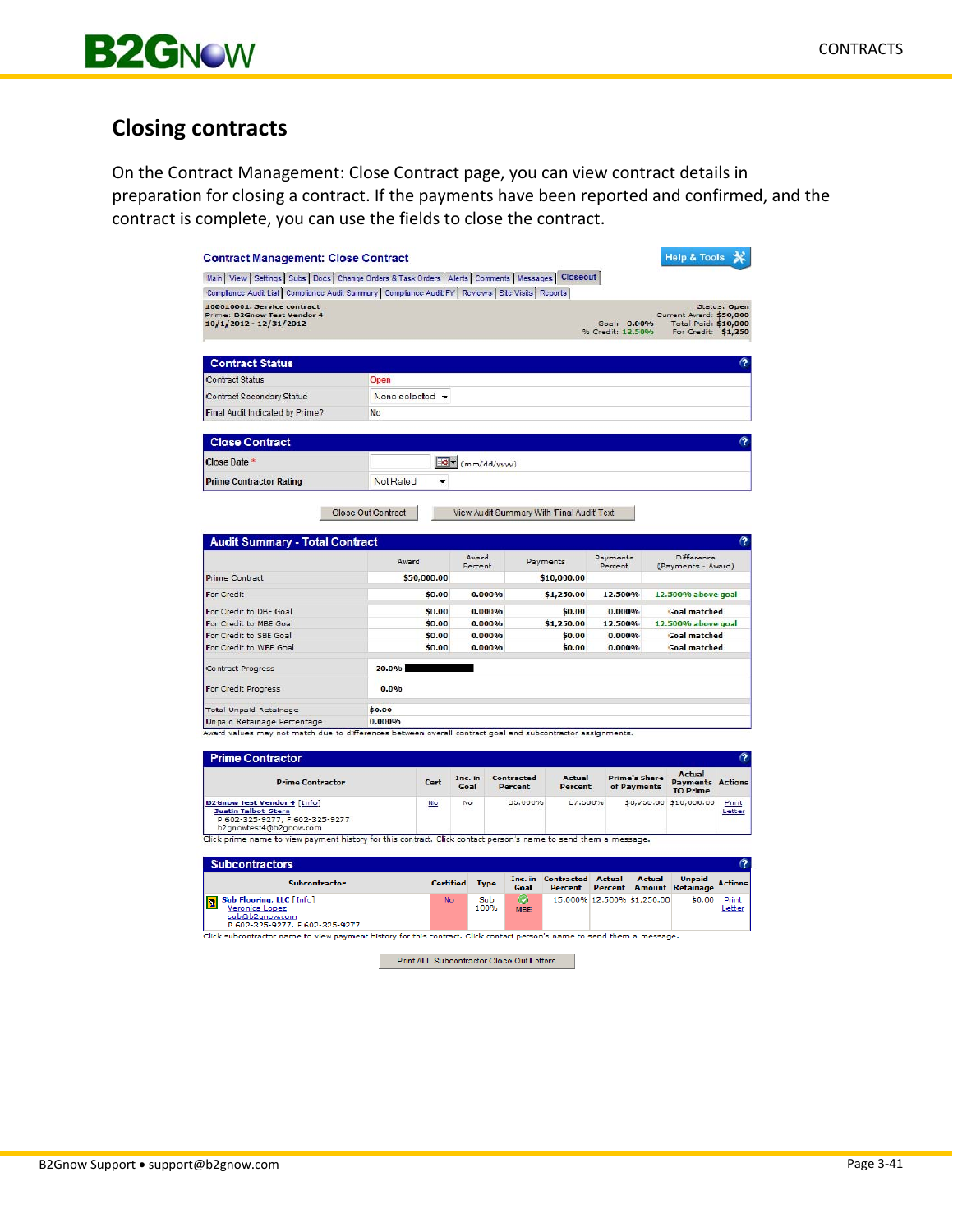

When a contract is complete, it must be closed. A CCO can close a contract when necessary. Additionally, prime contractors can indicate on their audits that it is time for closeout. On the Dashboard, there is a row for Closeouts and Final Audits. Click the number to view the contracts for which a prime contractor indicated a final audit.

| <b>Contract Audits</b><br>[Hide] | Last 30<br>days | Last 3<br>months | Last 12<br>months |
|----------------------------------|-----------------|------------------|-------------------|
| <b>Total Audits</b>              | з               |                  | <u>8</u>          |
| <b>Incomplete Audits »</b>       |                 |                  |                   |
| <b>Closeouts/Final</b> »         |                 |                  |                   |

**TIP:** A incomplete compliance audits must be cleared, along with any discrepancies, before a contract can be closed.

## **To close a contract**

- 1. If necessary, locate and open the contract.
- 2. On the **Contract Management** page, click the **Closeout** tab.
- 3. Click **Close Out Contract**.

| <b>Contract Status</b>           |                                                                  | က |
|----------------------------------|------------------------------------------------------------------|---|
| <b>Contract Status</b>           | Open                                                             |   |
| <b>Contract Secondary Status</b> | None selected $\sim$                                             |   |
| Final Audit Indicated by Prime?  | No                                                               |   |
|                                  |                                                                  |   |
| <b>Close Contract</b>            |                                                                  | ಌ |
| Close Date *                     | ℡<br>$\mathbf{F}$ (mm/dd/yyyy)                                   |   |
| <b>Prime Contractor Rating</b>   | Not Rated<br>٠                                                   |   |
|                                  |                                                                  |   |
|                                  | Close Out Contract<br>View Audit Summary With 'Final Audit' Text |   |

4. Click **OK** to confirm you want to close the contract.

## **Printing contract close letters**

You can send Contract Close Letters to request verification from vendors or to notify parties that the contract was closed

### **To generate a single letter**

- 1. If necessary, locate and open the contract.
- 2. On the **Contract Management** page, click the **Closeout** tab.
- 3. Click the **Print Letter** hyperlink.

| <b>Subcontractors</b>                                                                                                                                  |                                   |             |                              |                              |                   |                             |                                   |                 |
|--------------------------------------------------------------------------------------------------------------------------------------------------------|-----------------------------------|-------------|------------------------------|------------------------------|-------------------|-----------------------------|-----------------------------------|-----------------|
| <b>Subcontractor</b>                                                                                                                                   | <b>Certified</b>                  | <b>Type</b> | Inc. in<br>Goal              | <b>Contracted</b><br>Percent | Actual<br>Percent | Actual<br>Amount            | <b>Unpaid</b><br><b>Retainage</b> | <b>Actions</b>  |
| <b>B2Gnow Test Vendor 7 [Info]</b><br>$\overline{\mathbf{2}}$<br><b>Waylon Smith</b><br>b2anowtestvendor7@b2anow.com<br>P 602-325-9277, F 602-325-9722 | $\odot$                           | Sub<br>100% | $\circledcirc$<br><b>MBE</b> |                              |                   | 20.000% 20.000% \$20.000.00 | \$0.00                            | Print<br>Letter |
| Sub Flooring, LLC [Info]<br>$\overline{\mathbf{2}}$<br>Veronica Lopez<br>sub@b2anow.com<br>P 602-325-9277, F 602-325-9277                              | $\left( \bigtriangledown \right)$ | Sub<br>100% | $\odot$<br><b>SBE</b>        |                              |                   | 20.000% 20.100% \$20.100.00 | \$0.00                            | Print<br>Letter |

4. Review and edit information, if necessary.